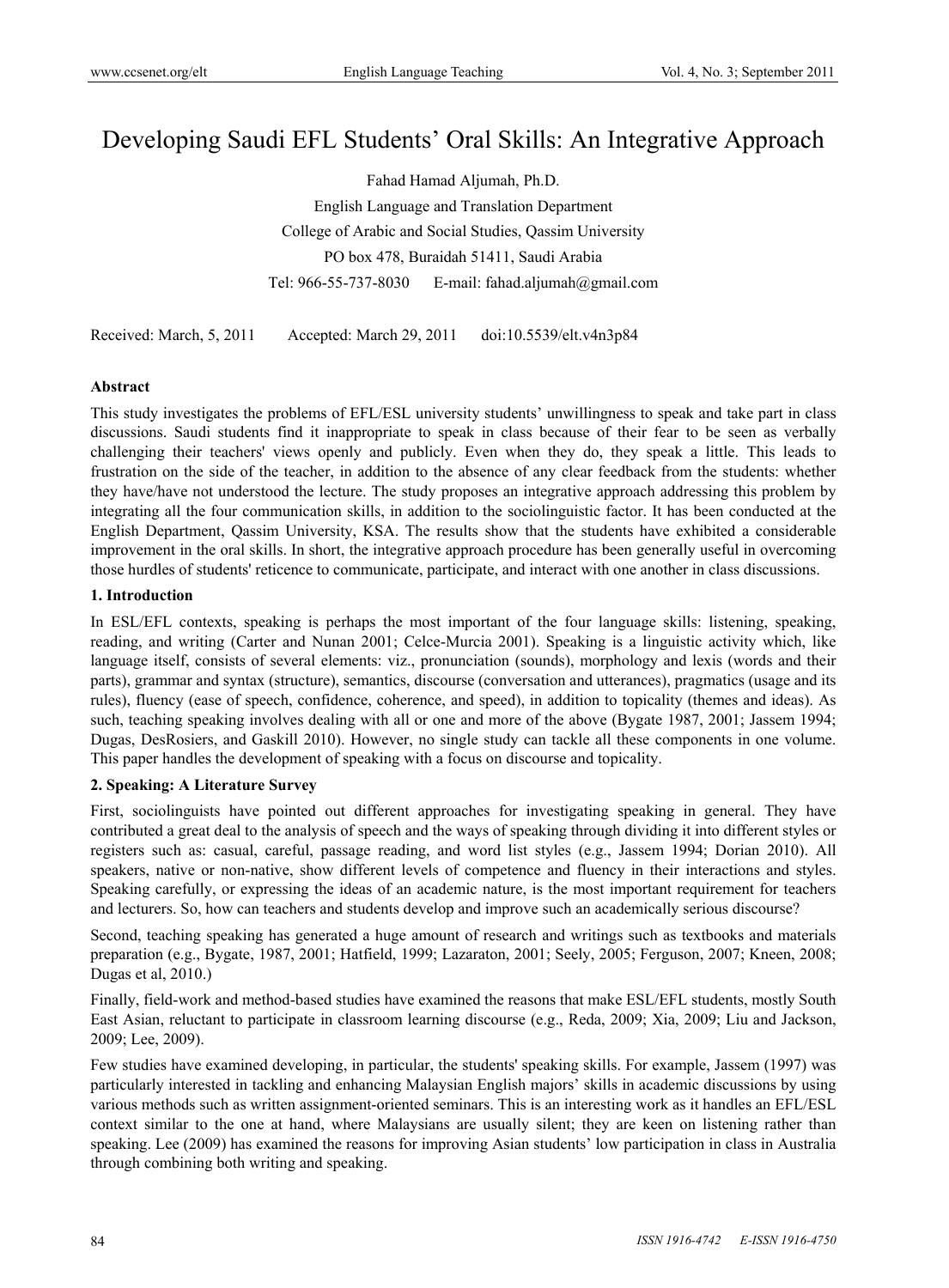# *2.1 The Nature of the Problem: Why Saudi Students do not Speak?*

In ESL/EFL classroom interaction, teachers and students are often on opposing sides with one another: teachers babble all the time, whereas students mumble and swallow their words, or say nothing. Almost all such teachers and lecturers, therefore, complain about the unwillingness of their students to talk and communicate. This may be particularly frustrating to some of them, especially when they receive no feedback or response for their questions. This is a common phenomenon to all ESL or EFL contexts, especially the latter, no matter whether the teacher is local or foreign.

## *2.2 Aim of the Study and Its Integrative Approach*

The purpose of the study is to replicate Jassem (1997) to a Saudi Arab English-medium university setting. More precisely, it aims to examine how to enable Saudi English major students to communicate by using an integrative approach to speaking. This approach combines suitable techniques from the four communication skills in addition to sociolinguistics: from listening there are note-taking and comprehension (e.g., Peterson, 2001; Kneen, 2008); from speaking there is discussion (e.g., Bygate 1987, 2001; Ferguson, 2007; Dugas et al, 2010); form reading there is studying one's textbooks (e.g., Grabe and Staller, 2001); from both writing and speaking there is writing up (e.g., Kroll, 2001; Seely, 2005); finally, from sociolinguistics there is the notion of style (e.g., Jassem, 1994; Dorian, 2010).

## **3. Research Methodology**

#### *3.1 Data Collection*

This study has been carried out over five years from 2006 onwards, covering all the courses I have taught at the Department of English Language and Translation at Qassim University, KSA. The methods of data collection have been adapted from Jassem (1997), and included: (i) participant, or teacher classroom observations ;( ii) written and oral questionnaires; and (iii) discussions with both students and professors. The questionnaire was divided into five sections: (i) lecturer; (ii) subject; (iii) test; (iv) teaching method; and, (v) other comments. The teaching method included four components, which were: (a) lecture; (b) tutorial; (c) workshop; and, (d) seminar. These sections reflect the influences that may inhibit or encourage speaking in the classroom.

The total number of students who have taken part in this research is large; it has amounted to over 500 students, from all the eight levels of the program, especially the upper ones; on the other side, there are no more than 20 male teachers.

## *3.2 Data Analysis*

The data will be analyzed both quantitatively and qualitatively. Emphasis will be given to the qualitative dimension since this relates to the opinions of the students themselves as to the nature of the problem here.

## **4. Results and Findings**

## *4.1 Speaking Development Procedures*

Group discussions and seminars encourage students to interact and take the initiative. Group discussion can be defined as an academic, or study session, in which a student or a group of students can collectively present, describe, and discuss their written assignments in class.

## *4.2 Objective of Workshops*

Group discussions have a number of aims, which are intended to:

- (i) Exchange ideas amongst the students freely;
- (ii) Train the students to speaking publicly;
- (iii) Re-enforce the lectures and to facilitate their understanding with a hands-on experience; and

(iv) Explore new dimensions such as: course applications, course limitations, and developments of certain theories and ideas. These points are very important, especially the second one, as it explicitly tackles speaking itself. There are different steps for developing an academically-oriented classroom interaction or speaking, some of which are:

(i) Understanding the topic: No speaking is possible without students having understood their lecture topic first.

(ii) Relating and applying the topic to a local problem or issue: For example, students are asked to find out, test, and to solve a problem in their own area;

(iii) Team work and cooperation: Students need to work as teams by discussing matters with classmates inside and outside of class;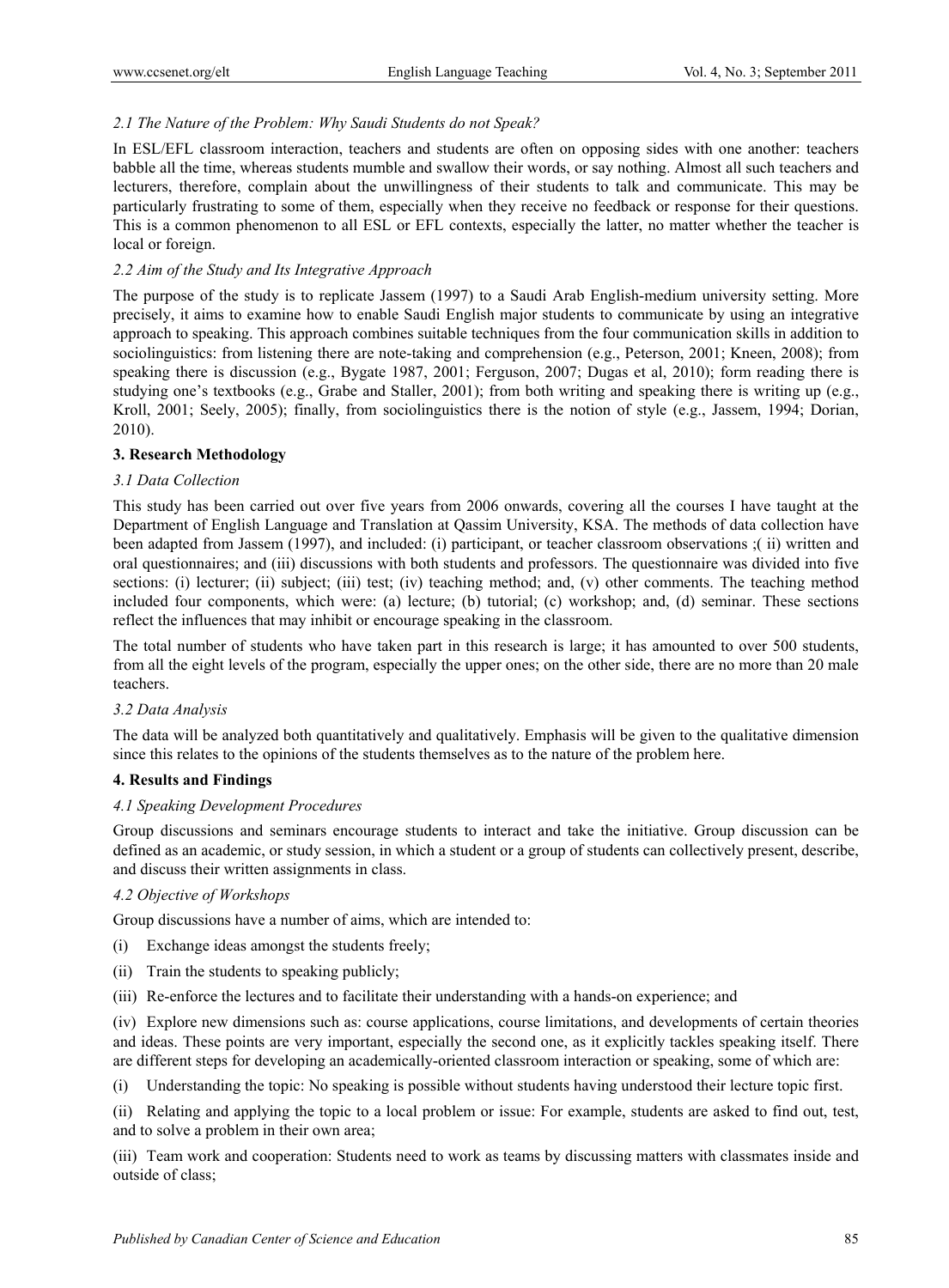- (iv) Writing: Students are required to present their work as a research project, term paper or assignment.
- (v) Presentation: Each student must present his work orally in front of the whole class.

(vi) Commentator/Discussant: Each student presenter may be assigned a student discussant for his work ahead of the presentation. He may have to answer questions from other students on his work.

#### *4.3 A Model: One Exemplary Workshop*

The purpose of this workshop, like Jassem (1997), is to show how one such group discussion has progressed from the beginning to the end. The workshop was carried out for and by the fourth year English major students of ENGL *466 Language Testing*, in Semester II, 2009/10. The students have already received and enjoyed instruction about the nature and scope of language testing for a whole semester. The workshop has gone through several stages as shown below.

#### *4.4 Stage 1: Task Description*

By the end of the first five lectures, the students have been asked if they could do a similar description of an English language test used in KSA in general and in their local schools in particular. Fifty students were asked to work in groups of between 5-10 individuals each. There have been five groups in all. Each group of students has been told to collect sample examination papers from all types of schools (primary, intermediate, and secondary) and report their results in the form of short assignments, or research projects.

#### *4.5 Stage 2: Task Execution*

The students have finished their task quickly in about a week or so. They have collected their data from local and regional schools. They have been requested to depend on the examination samples at hand. When the students have submitted their written group assignments of about five pages each, the teacher has corrected and returned them for further modifications. All the groups have accomplished the specified task successfully.

#### *4.6 Stage 3: Task Presentation and Discussion*

Towards the end of the course, there has been a group discussion, or workshop, for all the students of the course. The workshop has lasted for two hours, where every group member has had to present his part of the work orally to all the class. Co-operation and co-ordination amongst the students has been essential for their work to succeed. The workshop has proceeded along two dimensions: a teacher role and student role.

As to the teacher role, the lecturer:

- (i) Has taken control of the whole class as to time management, turn distribution, and discipline maintenance.
- (ii) Has informed the students about the purpose of the workshop, which is the discussion of their work.
- (iii) Has divided the students into groups to be seated in a circular fashion.

(iv) Has requested each group to choose a co-coordinator who will act as their compere. The groups have later been asked to discuss and plan their strategy in five minutes.

(v) Has told the groups that each student is assigned about three minutes to present his part. This has been strict due to time limitations and student large numbers.

(vi) Has requested the students to listen carefully, take notes, and ask questions once the group's turn is over.

Regarding student roles, the groups have started to present their works, starting with the smaller groups first. The coordinator of each group has been responsible for the order and sequence of the speakers of his group. All the presentations have progressed very smoothly and ended on time. Every member of every group has taken part and has spoken. The students have presented their work in order with confidence and joy. With respect to questions, there has not been enough space for that. All in all, one or two questions have been asked to each group because of time constraints. I have noted two or three interesting things in this respect:

(i) Some students have asked very interesting questions indeed. Such students have a great potential. I have been able to discover them here.

(ii) The answers have been given either individually, or by the group as a whole. However, some students have not answered some questions that are beyond their tentative work, as stated.

(iii) The lecturer has intervened in the responses, if needed.

To close each group's turn, a round of clapping has been the signal for completing their presentation. Finally, the whole class has been given a strong round of applause for successfully completing their job.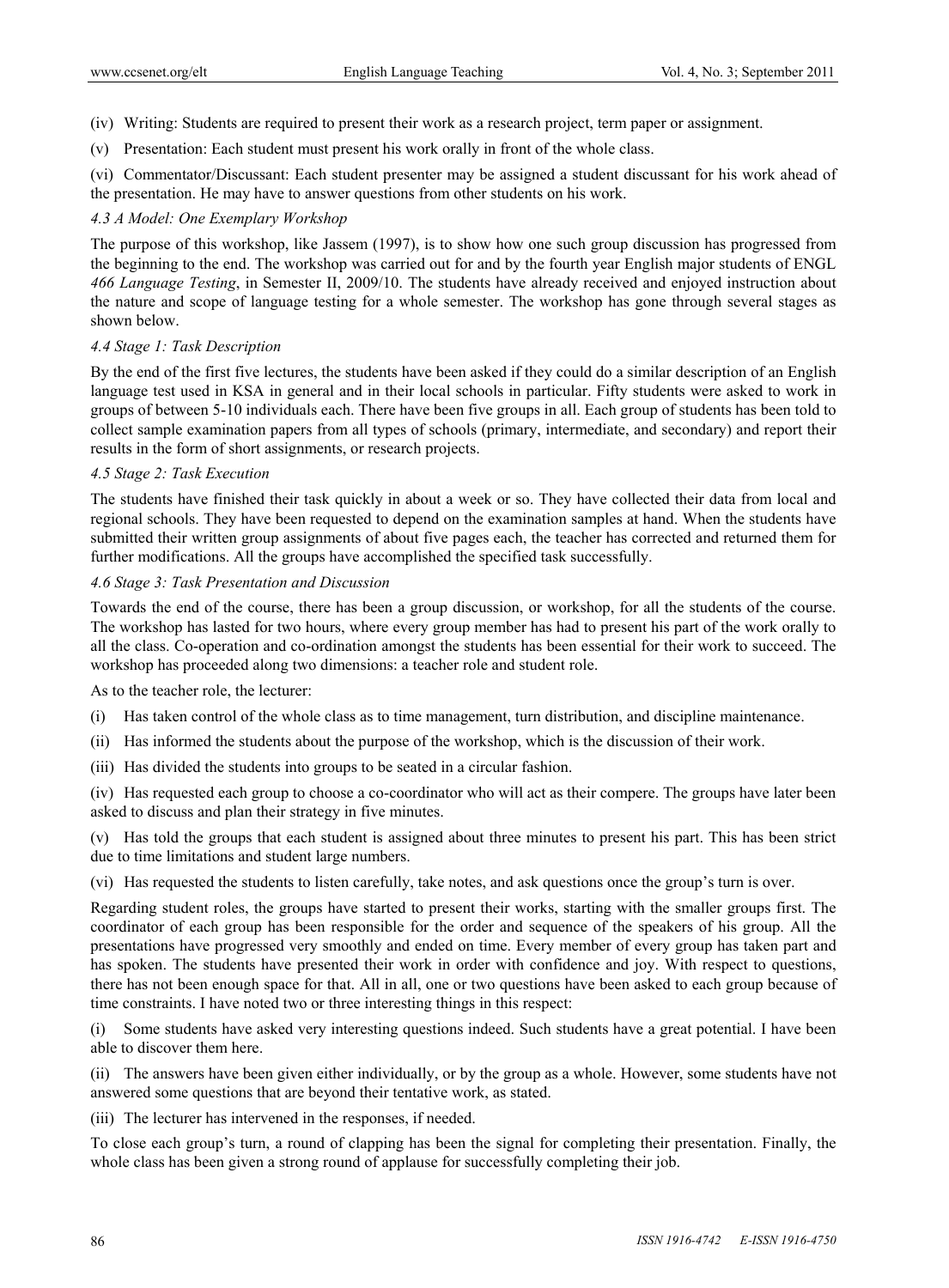At last, concluding and wrapping-up ensued. The lecturer has summarized all the discussions by the various groups, and has commended their achievements. He has asked the students to hold on to these assignments, which they may need to develop further on the basis of new teaching materials in future courses.

## *4.7 Reactions to Group Discussions*

It has been essential to know what the students' reactions to the workshops or group discussions are. From classroom observation, it has been evident the students have liked it and have begun to talk more. In addition, the lecturer has asked the students whether they have liked and enjoyed the workshop by the show of hands. The response has been overwhelmingly positive. None has been negative as the following table shows.

As can be seen from the table, all the students have enjoyed and liked the workshop which encourages student classroom interaction, its main purpose. Why have they done so? Why have they accomplished that with confidence? Why have they been interactive and communicative? How have they ever been able to finish their presentation in three minutes?

# *4.8 Discussion*

The findings of this research support those of Jassem (1997) in which Malaysian English major students have been able to interact and speak academically, effectively, informatively, confidently, and joyfully. The style has been formal as the topic is academic. Tan (2005) has reached a similar conclusion with Asian students of English as a second language in Australia where writing has been combined with speaking.

Obviously, there have been two reasons for the ever increasing interactions of the students in these group discussions. The first relates to the method and the second to the overall integrative procedure. As to method, workshops are more suitable for speaking, where students are independent and fully-prepared. To be able to speak on academic topics, the student needs to be ready and well-prepared.

As to the technique, one can mention the following points.

(i) Comprehension: Understanding the course lectures well has enabled the students to apply the ideas successfully.

(ii) Team work: The students have co-operated and discussed matters together. They have not competed, but rather they complemented one another.

(iii) Motivation: The students have enjoyed their work a lot.

(iv) Familiarity: The students have been familiar with what they have been doing. First, they have known the theory of language testing and its uses. Secondly, they have also been familiar with the English tests of their country: KSA. Discussing it has been both thrilling and interesting.

(v) Integration: The students have combined many skills in completing the task: (a) listening to lectures; (b) reading textbooks and course materials; (c) peer group discussion; (d) interacting with teachers; (e) collecting data; (f) writing the task; and (f) presenting the task. Thus an integrative approach has been followed throughout from beginning to end.

(vi) Learner-Centered Teaching: The students have been the center of teaching by encouraging all of them. In the end, all students performed well.

## **5. Conclusion and Implications**

This research has demonstrated that it is possible to develop students' speaking skills effectively and interestingly. Of course, this has been dependent on the integrative procedure used to elicit speaking in this context. To achieve this goal, certain conditions are to be met, including:

- (i) understanding the topic background;
- (ii) liking the topic and applying it to a local problem;
- (iii) teaming up with friends;
- (iv) familiarity with the topic;
- (v) receiving advice and encouragement;

(vi) skill integration such as listening and speaking, writing, reading and speaking; and discussing and evaluating.

This seems to be one of the best ways for the development of student interaction and communication about academic topics in a formal style.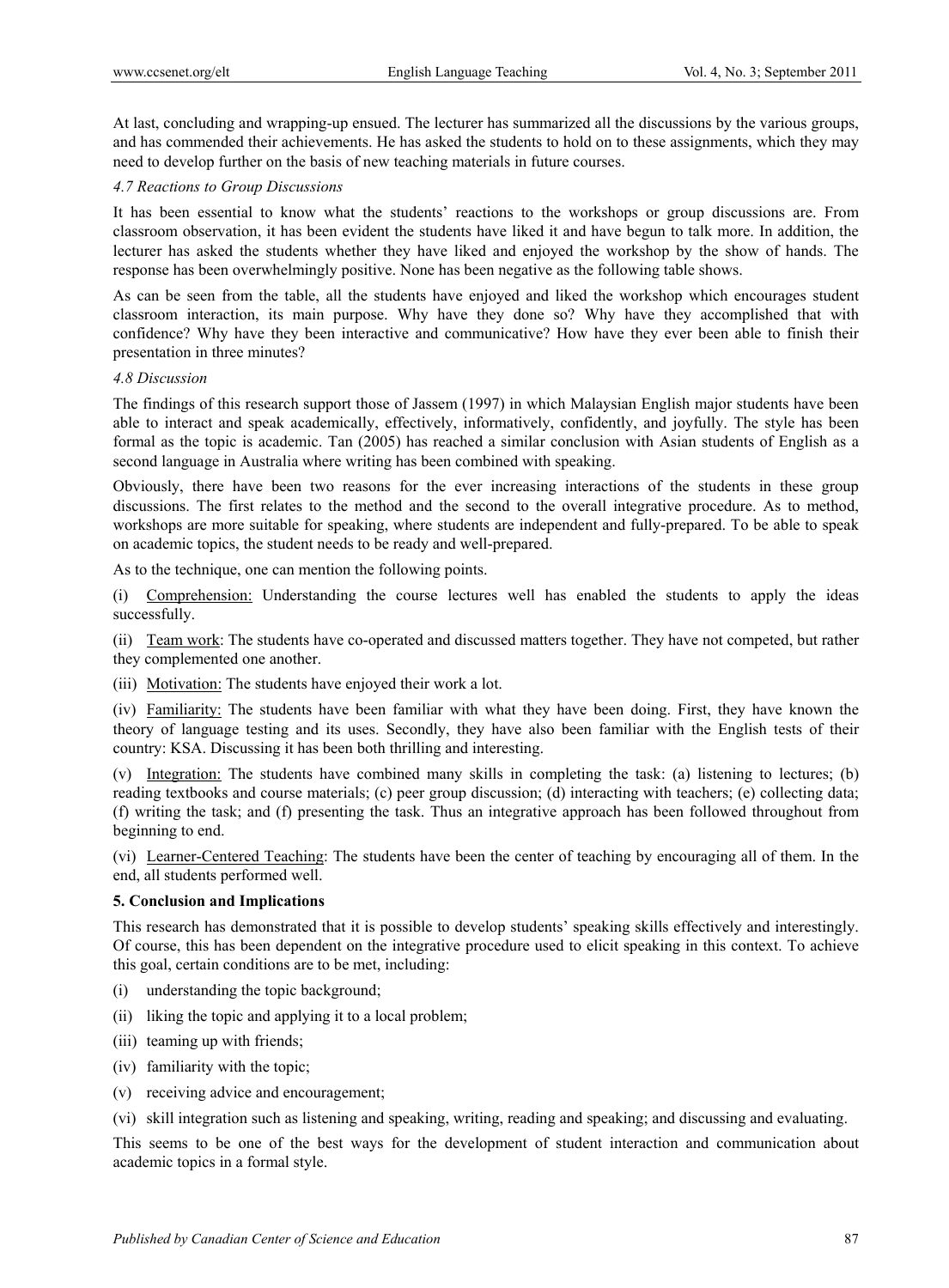It goes without saying that the students have naturally differed in the amount and length of their speech contributions. Some have been more outspoken than others but all students have spoken and participated.

As to the implications of this work, a few suggestions can be made here:

(i) it can be used, with proper modifications, to develop speaking skills in all English topics at this and similar universities worldwide;

(ii) quantifying student contributions such as why some students talk more, some less, some very little.

#### **References**

Bygate, M. (1987). *Speaking*. Oxford: Oxford University Press.

Bygate, M. (2001). Speaking. In R. Carter and D. Nunan. (Eds.). *The Cambridge guide to teaching English to speakers of other languages* (pp. 14-20). Cambridge: Cambridge University Press. doi:10.1017/CBO9780511667206.003, http://dx.doi.org/10.1017/CBO9780511667206.003

Carter, R. & Nunan, D. (Eds.). (2001). *The Cambridge guide to teaching English to speakers of other languages.* Cambridge: Cambridge University Press.

Celce-Murcia, M. (Ed.). (2001). Teaching English as a second or foreign language. Boston, MA: Heinle and Heinle.

Dorian, N. (2010). *Investigating variation: The effects of social organization and setting.* Oxford: Oxford University Press.

Dugas, David W., Ronald T. DesRosiers, & Tamara Gaskill. (2010). *Speaking by speaking: Skills for social competence.* Compass Publishing.

Ferguson, S. D. (2007). *Public speaking: Building competence in stages.* Oxford: Oxford University Press.

Grabe, W. & Staller, F. (2001). Reading for academic purposes: Guidelines for the ESL/EFL teacher. In Celce-Murcia, M. (Ed.). *Teaching English as a second or foreign language*, (pp. 187-203). Boston, MA: Heinle and Heinle.

Jassem, Z. A. (1994). *Lectures in English and Arabic sociolinguistics.* Kuala Lumpur: Pustaka Antara.

Jassem, Z. A. (1997). Towards better speaking in the English class: A sociolinguistic approach. *The English Teacher*, XXIV, 41-52.

Kneen, J. (2008). *Essential skills: Essential speaking and listening skills*. Oxford: Oxford University Press.

Kroll, B. (2001). Considerations for teaching an ESL/EFL course. In M. Celce-Murcia (Ed.), *Teaching English as a second or foreign language*, (pp. 219-232). Boston, MA: Heinle and Heinle.

Lazaraton, A. (2001). Teaching Oral Skills. In M. Celce-Murcia (Ed.), *Teaching English as a second or foreign language*, (pp. 103-116). Boston, MA: Heinle and Heinle.

Lee, G. (2009). Speaking up: Six Korean students' oral participation in class discussions in US graduate seminars. *English for Specific Purposes*, 28, 142-156. doi:10.1016/j.esp.2009.01.007, http://dx.doi.org/10.1016/j.esp.2009.01.007

Liu, M. and J. Jackson. (2009). Reticence in Chinese EFL students at varied proficiency levels. *TESL Canada Journal,* 26 (2), 56-81.

Peterson, P. W. (2001). Skills and strategies for proficient listening. In M. Celce-Murcia (Ed.), *Teaching English as a second or foreign language*, (pp. 87-101). Boston, MA: Heinle and Heinle.

Reda, M. (2009). *Between speaking and silence: A study of quiet students*. Albany, NY: State University of New York Press.

Seely, J. (2005). *Oxford guide to effective writing and speaking*. Oxford: Oxford University Press.

Tan, M. (2005). Quiet, but only in class: Reviewing the in-class participation of Asian students. Retrieved from http://herdsa.org.au/conference.herdsa.org.au/2005/pdf/non-refereed/030.pdf

Xia, Saihua. (2009). Are they ready to participate? East Asian students' acquisition of verbal participation in American classrooms. Issues in Applied Linguistics, 17 (2), 137-157.